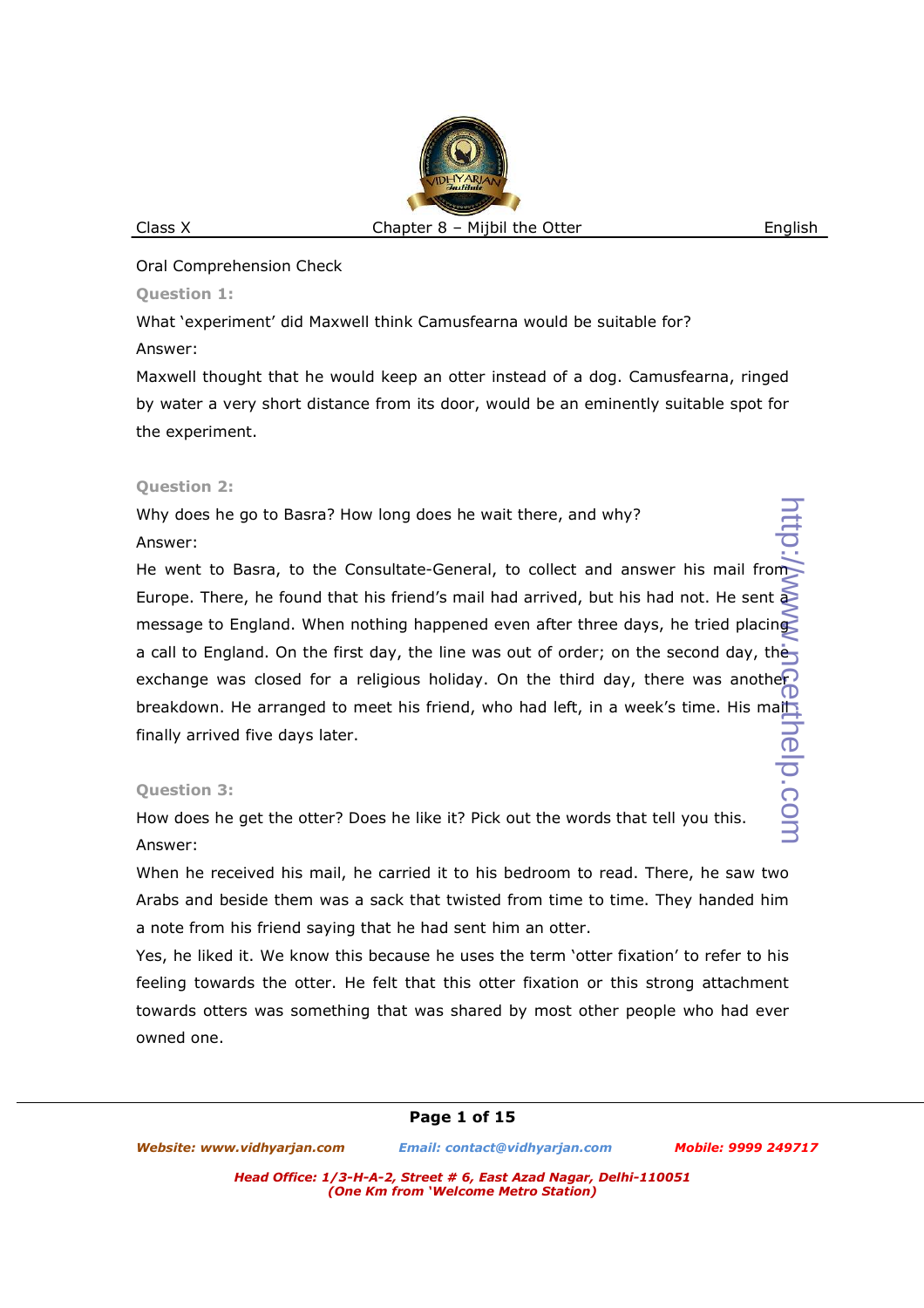**Question 4:** 

Why was the otter named 'Maxwell's otter'?

Answer:

The otter was of a race previously unknown to science and was at length named by zoologists *Lutrogale perspicillata maxwelli* or Maxwell's otter.

## **Question 5:**

Tick the right answer. In the beginning, the otter was

- aloof and indifferent
- friendly
- hostile

## Answer:

In the beginning, the otter was aloof and indifferent.

# **Question 6:**

What happened when Maxwell took Mijbil to the bathroom? What did it do two days after that?

# Answer:

When Maxwell took Mijbil to the bathroom, it went wild with joy in the water for half an hour. It was plunging and rolling in it, shooting up and down the length of the bathtub underwater, and making enough slosh and splash for a hippo.

Two days after that, it escaped from his bedroom to the bathroom. By the time he got there, Mijbil was up on the end of the bathtub and fumbling at the chromium taps with its paws. In less than a minute, it had turned the tap far enough to produce some water and after a moment, achieved the full flow.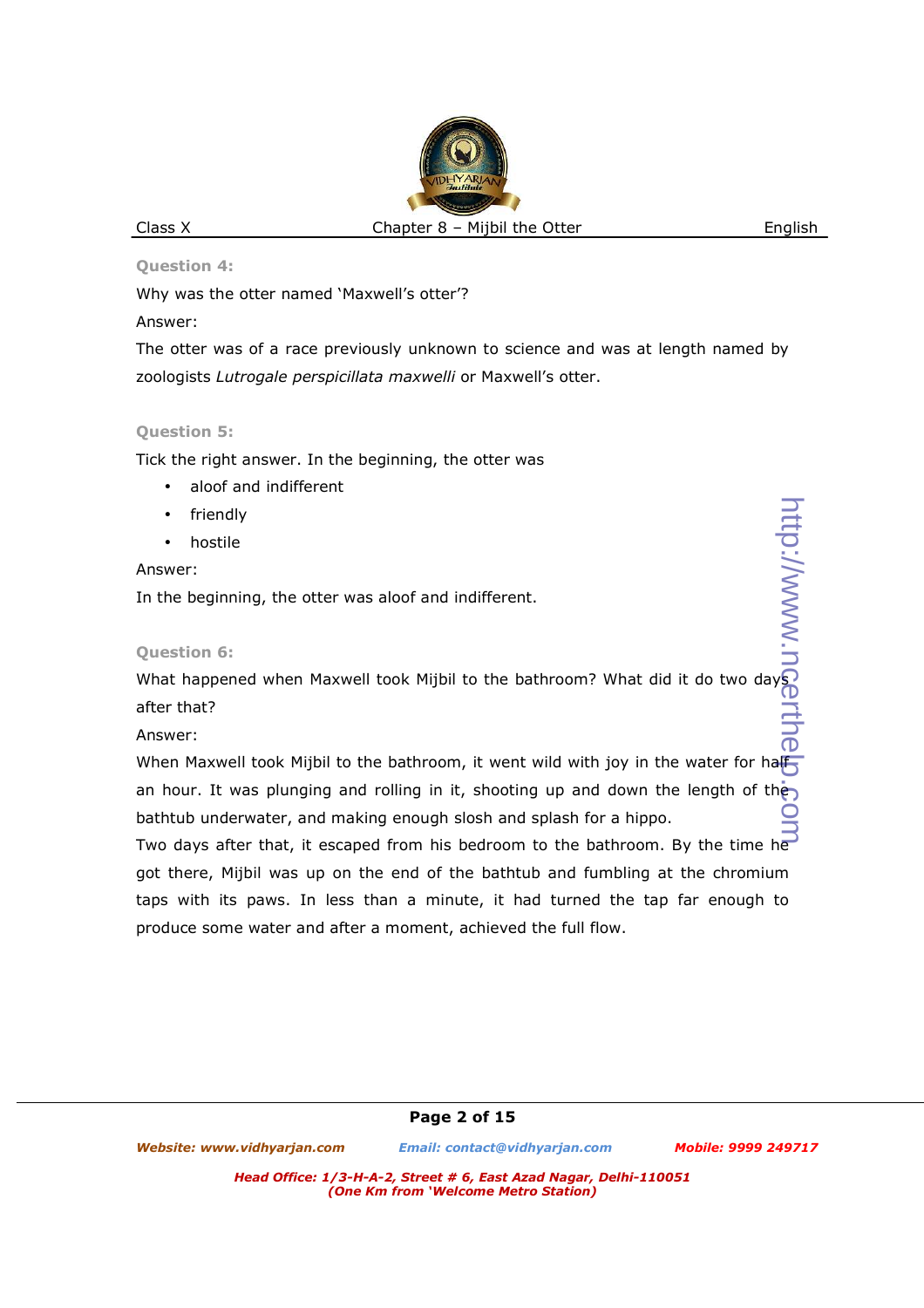#### **Question 1:**

How was Mij to be transported to England?

#### Answer:

Maxwell booked a flight to Paris and from there he would go on to London. The airline insisted that Mij should be packed in a box (not more than eighteen inches square) that was to be placed on the floor, near his feet.

## **Question 2:**

What did Mij do to the box?

## Answer:

Maxwell had put Mij in the box and left for a meal. When he came back, he saw horrific spectacle. There was complete silence from the box. However, from its airholes and chinks around the lid, blood had trickled and dried. He took off the lock and tore open the lid. Mij, exhausted and covered with blood, whimpered and caught his leg. It had torn the lining of the box to shreds. He removed the last of it so that there were no cutting edges left. http://www.ncerthelp.com

## **Question 3:**

Why did Maxwell put the otter back in the box? How do you think he felt when he did  $\pm$ this?

## Answer:

By the time Maxwell had removed the last of the lining of the box so that there were no cutting edges left, it was just ten minutes for the flight to take off. He had to rush to the airport, which was five miles away, and that is why he put the miserable otter back into the box. Like the otter, Maxwell would also have felt miserable for putting it back in the box, particularly so, after seeing that the otter disliked being in the box.

## **Question 4:**

Why does Maxwell say the airhostess was "the very queen of her kind"?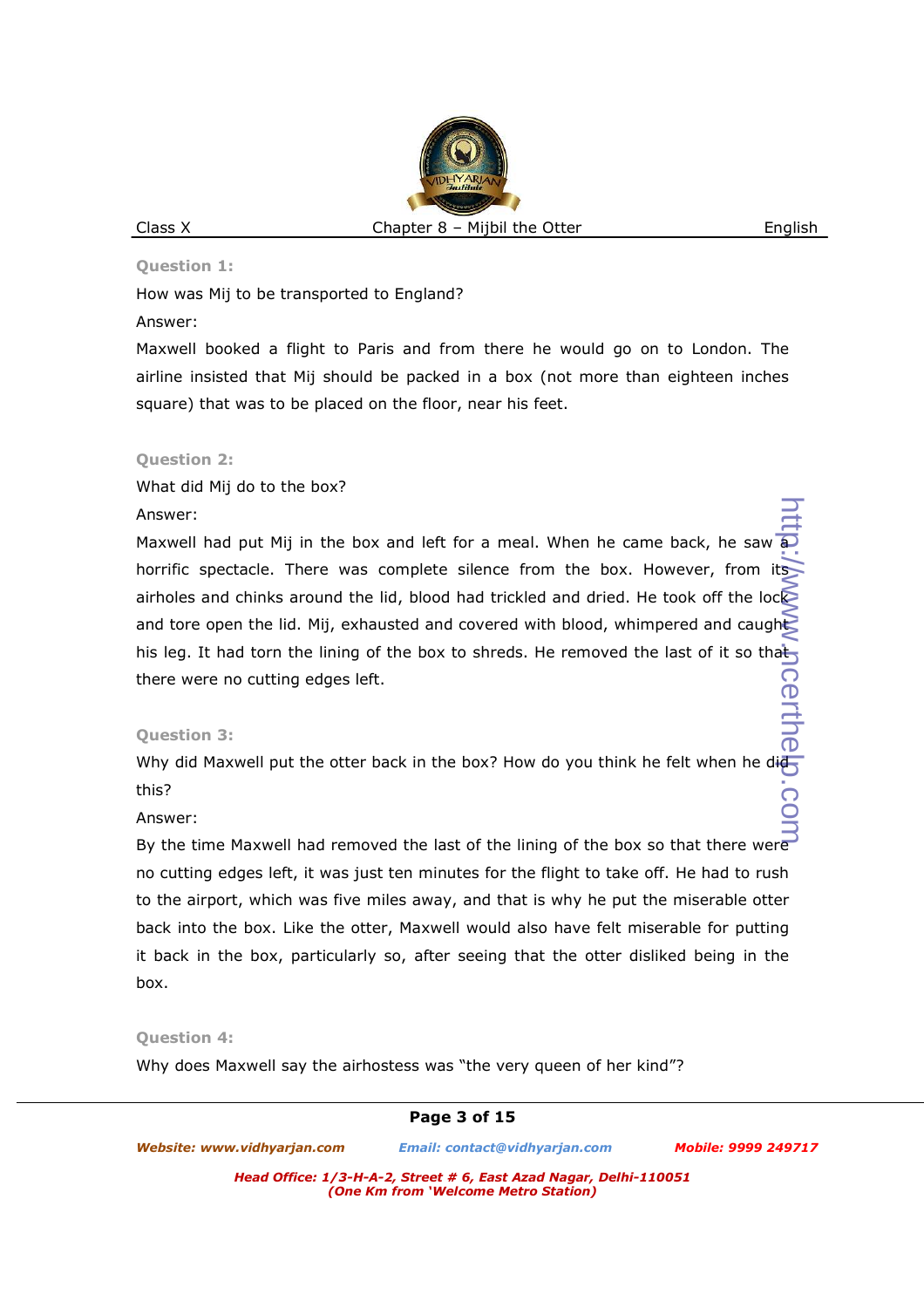Answer:

Maxwell said that the airhostess was "the very queen of her kind" because she was extremely friendly and helpful. He took her into his confidence about the incident with the box. She suggested that he might prefer to have his pet on his knee. Hearing this, he developed a profound admiration for her, for she understood the pain of both the otter and its owner.

#### **Question 5:**

What happened when the box was opened?

#### Answer:

When the box was opened, Mij leapt out of it immediately. It disappeared ver quickly down the aircraft. Several passengers shrieked. A woman stood up on her seat screaming that there was a rat. He saw Mij's tail disappearing beneath the legs of an Indian passenger. He dived for it, but missed. The airhostess suggested him to be seated and that she would find the otter. After a while, Mij had returned to him. It climbed on his knee and began to rub its nose on his face and neck.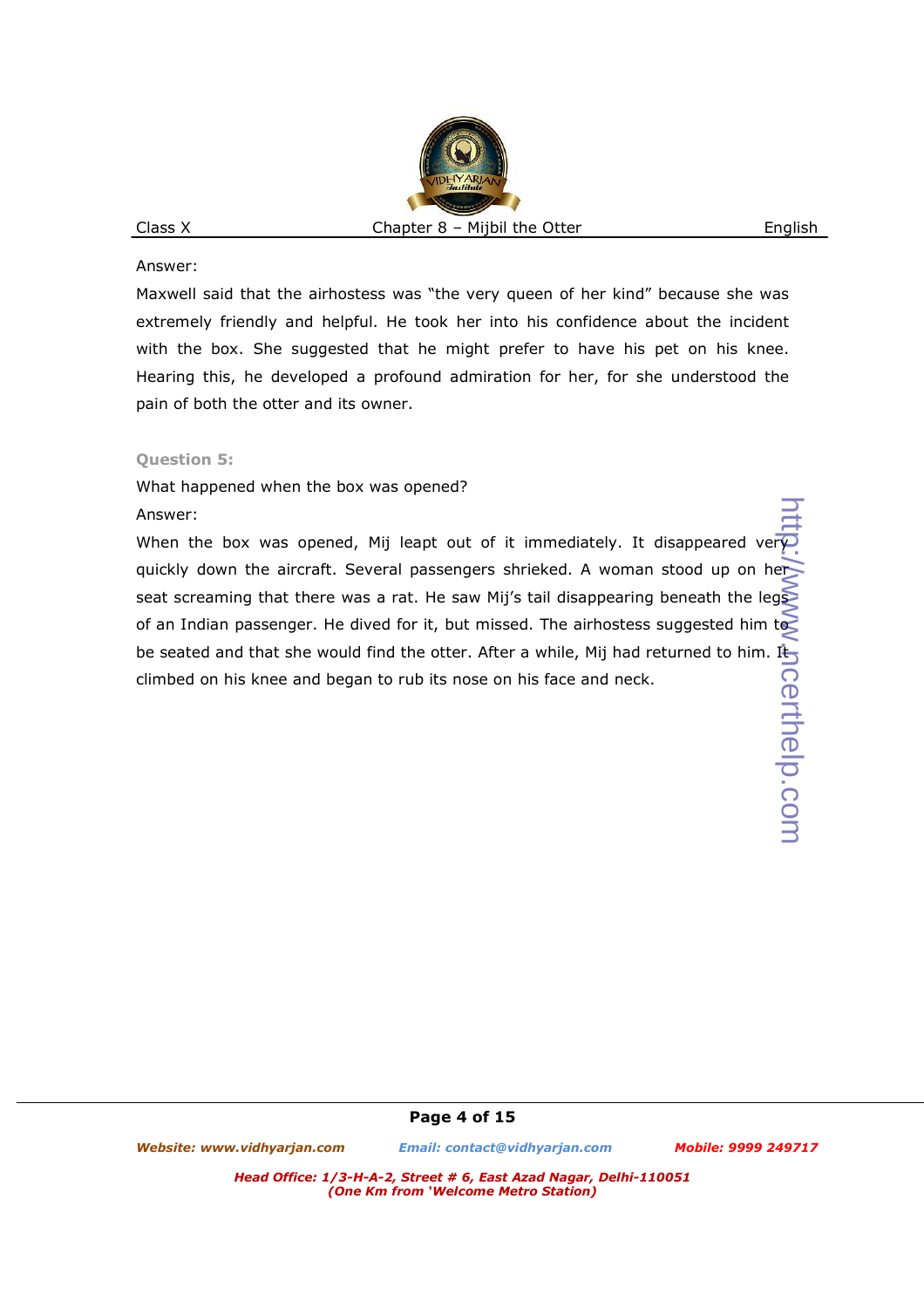Thinking About the Text

## **Question 1:**

What things does Mij do which tell you that he is an intelligent, friendly and funloving animal who needs love?

#### Answer:

Mij was an intelligent animal. It invented it own game out of the ping-pong balls. It screwed the tap till water began to flow and then it would play and splash in the water. Though it was aloof and indifferent in the beginning, it soon became very friendly. It formed a special attachment with Maxwell. It responded when Maxwell called out his name. It grew desperate when Maxwell left it in a box and it got hurt while trying to come out of it. After Maxwell took it out, it clung to his feet. It was  $\widehat{a}$ fun-loving animal. It enjoyed playing all kinds of games. It would play with a selection of toys, ping-pong balls, marbles, rubber fruit, and a terrapin shell. It<br>required love and affection from Maxwell and it got that readily.<br>Question 2:<br>What are some of the things we come to know about otters fro required love and affection from Maxwell and it got that readily. http://www.ncerthelp..gom

## **Question 2:**

What are some of the things we come to know about otters from this text?

## Answer:

Otters belong to a comparatively small group of animals called Mustellines, shared by the badger, mongoose, weasel, stoat, mink and others. Maxwell's otter was of a race previously unknown to science and was at length named by zoologists *Lutrogale perspicillata maxwelli* or Maxwell's otter. They are found in large numbers in marshes. They are often tamed by the Arabs. It is characteristic of otters that every drop of water must be extended and spread about the place; a bowl must at once be overturned, or, if it would not be overturned, be sat in and splashed in until it overflowed. For them, water must be kept on the move. Otters love playing various games, especially with a ball.

## **Question 3:**

Why is Mij's species now known to the world as Maxwell's otter?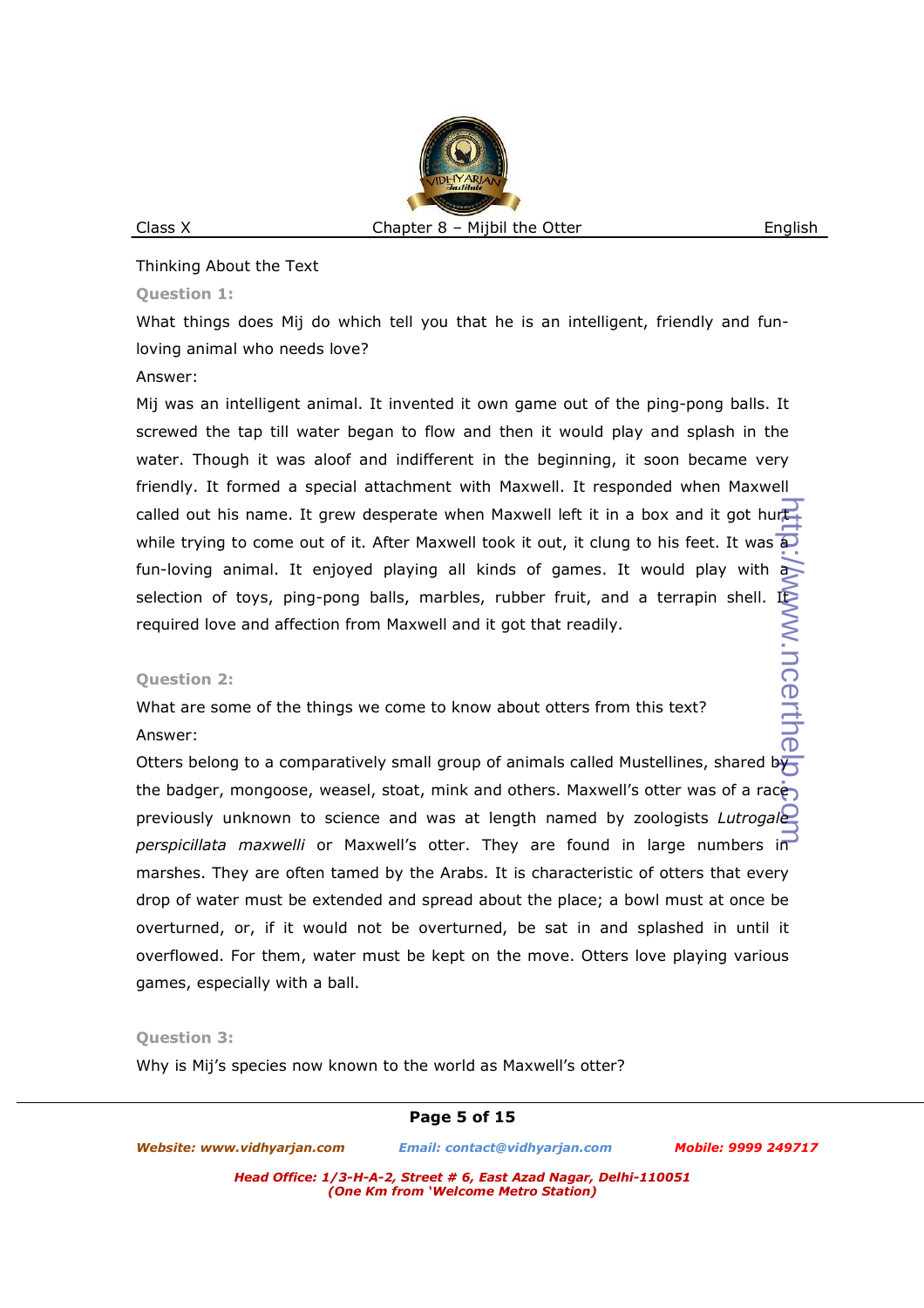Answer:

Maxwell's otter was of a race previously unknown to science and was at length named by zoologists *Lutrogale perspicillata maxwelli* or Maxwell's otter.

## **Question 4:**

Maxwell in the story speaks for the otter, Mij. He tells us what the otter feels and thinks on different occasions. Given below are some things the otter does. Complete the column on the right to say what Maxwell says about what Mij feels and thinks.

| What Mij does                                                        | Mij<br>How<br>feels<br>OF<br>thinks              |  |  |  |  |  |  |
|----------------------------------------------------------------------|--------------------------------------------------|--|--|--|--|--|--|
| Plunges, rolls in the water and makes the water splosh and<br>splash |                                                  |  |  |  |  |  |  |
| Screws the tap in the wrong way                                      |                                                  |  |  |  |  |  |  |
| Nuzzles Maxwell's face and neck in the aeroplane                     |                                                  |  |  |  |  |  |  |
| Answer:                                                              |                                                  |  |  |  |  |  |  |
| <b>What Mij does</b>                                                 | How Mij feels or thinks                          |  |  |  |  |  |  |
| Plunges, rolls in the water and makes the water<br>splosh and splash | went wild with joy                               |  |  |  |  |  |  |
| Screws the tap in the wrong way                                      | irritated and disappointed                       |  |  |  |  |  |  |
| Nuzzles Maxwell's face and neck<br>the<br>in<br>aeroplane            | distressed chitter of recognition<br>and welcome |  |  |  |  |  |  |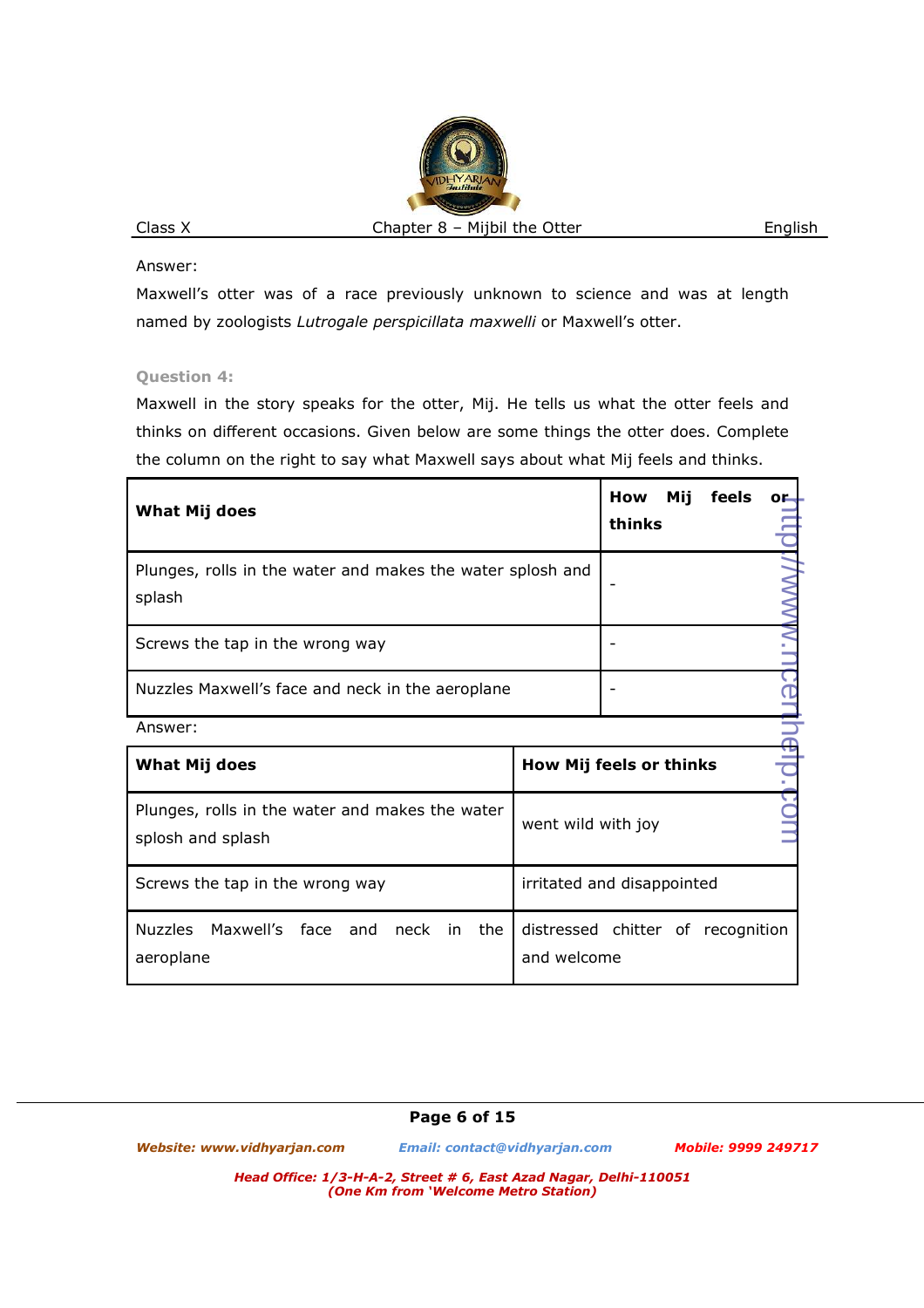#### **Question 1:**

What game had Mij invented?

Answer:

Mij invented a game with a ping-pong ball, which kept him engrossed for up to half an hour at a time. Maxwell had a suitcase that had become damaged, such that the lid, when closed, remained at a slope from one end to the other. Mij discovered that if the ball was placed on the high end, it would run down the length of the suitcase. It would dash around to the other end to surprise the ball. Then, it would grab it and trot off with it to the high end once more.

**Question 2:** 

What are 'compulsive habits'? What does Maxwell say are the compulsive habits of (i) school children

http://www.

(ii) Mij?

Answer:

Compulsive habits are habits that are impossible to control. According to Maxwell, children on their way to and from school must place their feet squarely on the centre of each paving block; they must touch every seventh upright of the iron railings, or pass to the outside of every second lamp post. Such were the compulsive habits of children. http://www.ncerthelp.com

Opposite to Maxwell's flat, there was a single-storied primary school. Along frontage ran a low wall some two feet high. On its way home, Mij would tug Maxwell to this wall, jump onto it, and gallop the full length of its thirty yards, distracting both the pupils and the staff. Such was the compulsive habit of Mij.

# **Question 3:**

What group of animals do otters belong to?

Answer:

Otters belong to a comparatively small group of animals called Mustellines, shared by the badger, mongoose, weasel, stoat, mink and others.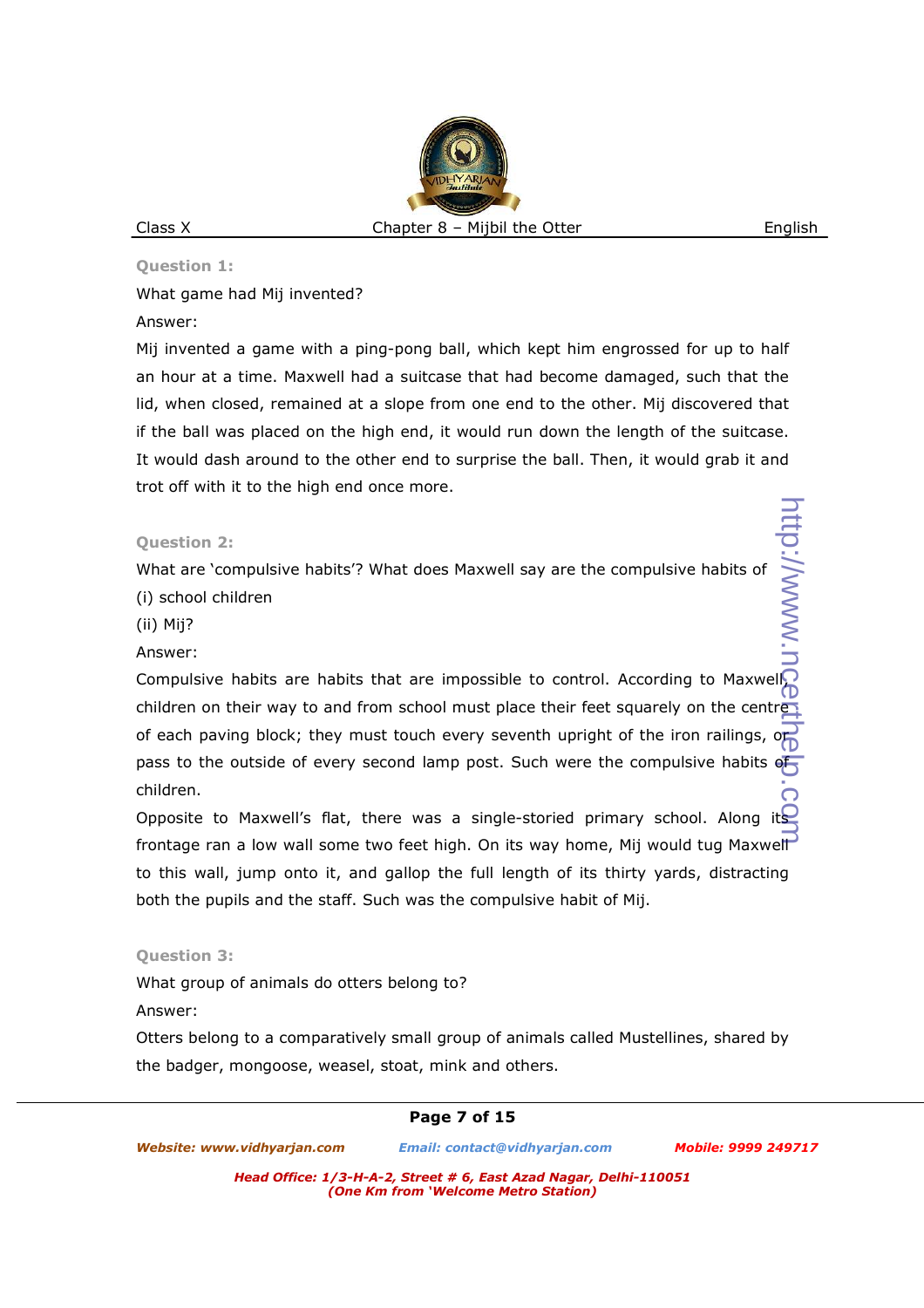#### **Question 4:**

What guesses did the Londoners make about what Mij was?

Answer:

According to Maxwell, the average Londoner does not recognize an otter. The Londoners who saw Mij made different guesses about who Mij was. They guessed, among other things, that it was a baby seal, a squirrel, a walrus, a hippo, a beaver, a bear cub, a leopard and a brontosaur.

## **Question 5:**

Read the story and find the sentences where Maxwell describes his pet otter. Then choose and arrange your sentences to illustrate those statements below that you think are true.

Maxwell's description

(i) makes Mij seem almost human, like a small boy.

(ii) shows that he is often irritated with what Mij does.

(iii) shows that he is often surprised by what Mij does.

(iv) of Mij's antics is comical.

(v) shows that he observes the antics of Mij very carefully.

(vi) shows that he thinks Mij is a very ordinary otter.

(vii) shows that he thinks the otter is very unusual.

Answer:

 **(i)**He spent most of his time in play.

**(iii)**I watched, amazed; in less than a minute he had turned the tap far enough to produce a trickle of water, and after a moment or two achieved the full flow.

**(v)**A suitcase that I had taken to Iraq had become damaged on the journey home, so that the lid, when closed, remained at a slope from one end to the other. Mij discovered that if he placed the ball on the high end it would run down the length of the suitcase. He would dash around to the other end to ambush its arrival, hide from it, crouching, to spring up and take it by surprise, grab it and trot off with it to the high end once more.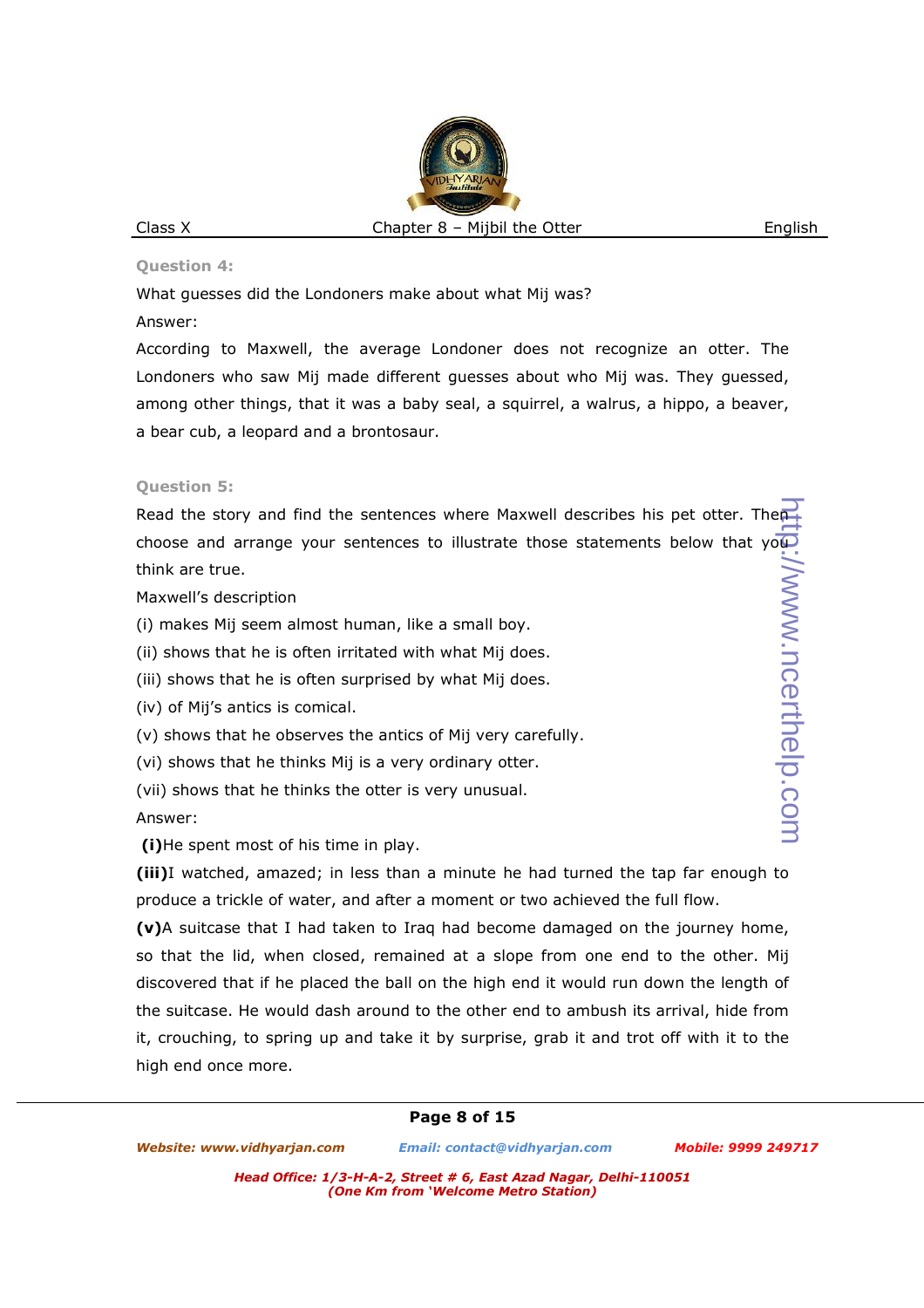**(vii)**It is not, I suppose, in any way strange that the average Londoner should not recognize an otter, but the variety of guesses as to what kind of animal this might be came as a surprise to me. Mij was anything but an otter.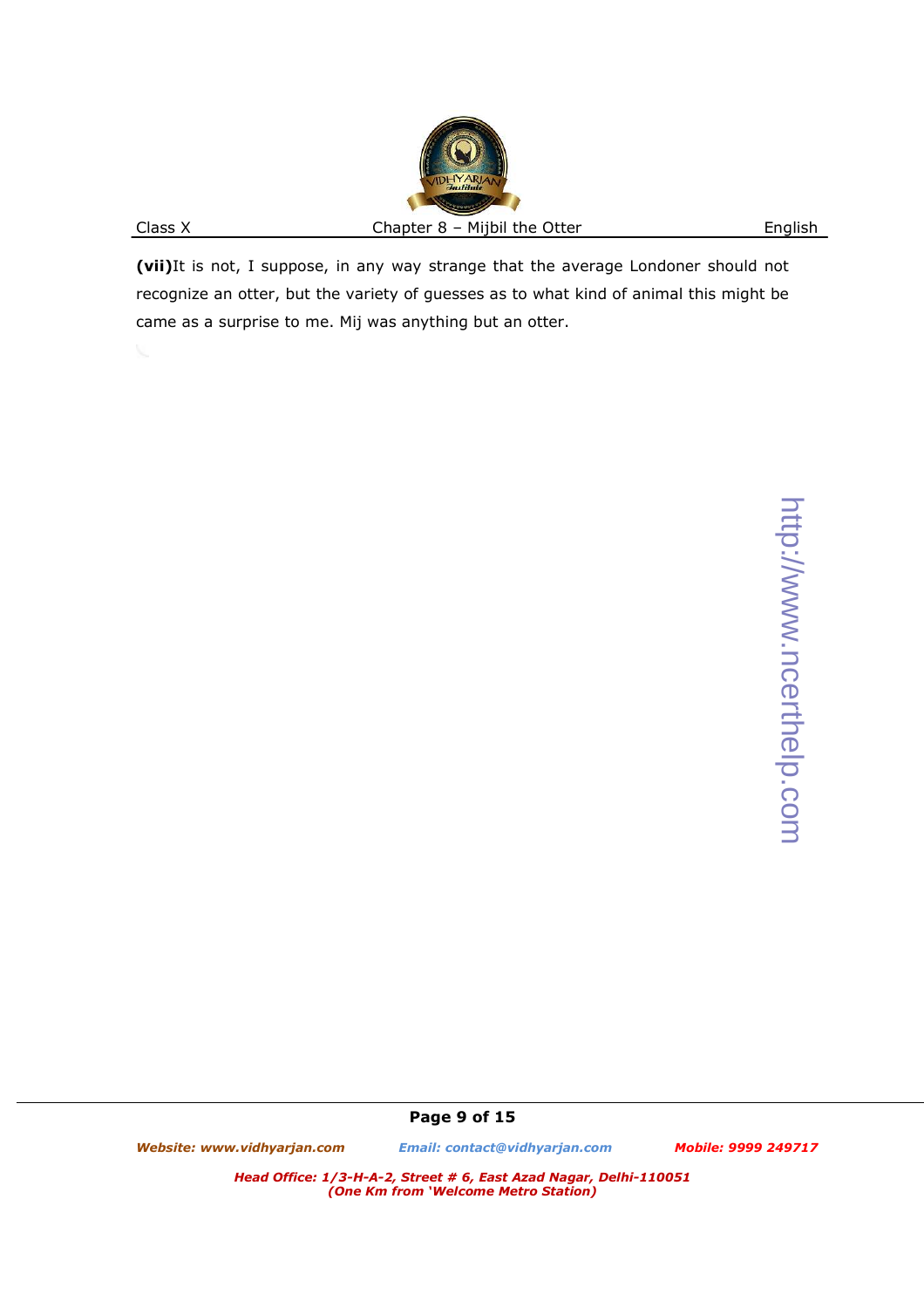Thinking About Language

**Question 1:** 

From the table below, make as many correct sentences as you can using would and/or used to, as appropriate. (*Hint*: First decide whether the words in italics show an action, or a state or situation, in the past.) Then add two or three sentences of your own to it.

| Emperor Akbar                    |                  | be found of musical evenings.  |  |  |  |
|----------------------------------|------------------|--------------------------------|--|--|--|
| Every evening we                 |                  | take long walks on the beach   |  |  |  |
| Fifty years ago, very few people | would<br>used to | own cars.                      |  |  |  |
| Till the 1980s, Shanghai         |                  | have very dirty streets.       |  |  |  |
| My uncle                         |                  | spend his holidays by the sea. |  |  |  |

Answer:

- **1.**Emperor Akbar used to be fond of musical evenings.
- **2.** Every evening we used to take long walks on the beach.
- **3.** Fifty years ago, very few people used to own cars.
- **4.** Till the 1980s, Shanghai used to have very dirty streets.
- **5.** My uncle would spend his holidays by the sea.
- **6.** My uncle used to take long walks on the beach.
- **7.** My uncle used to be fond of musical evenings.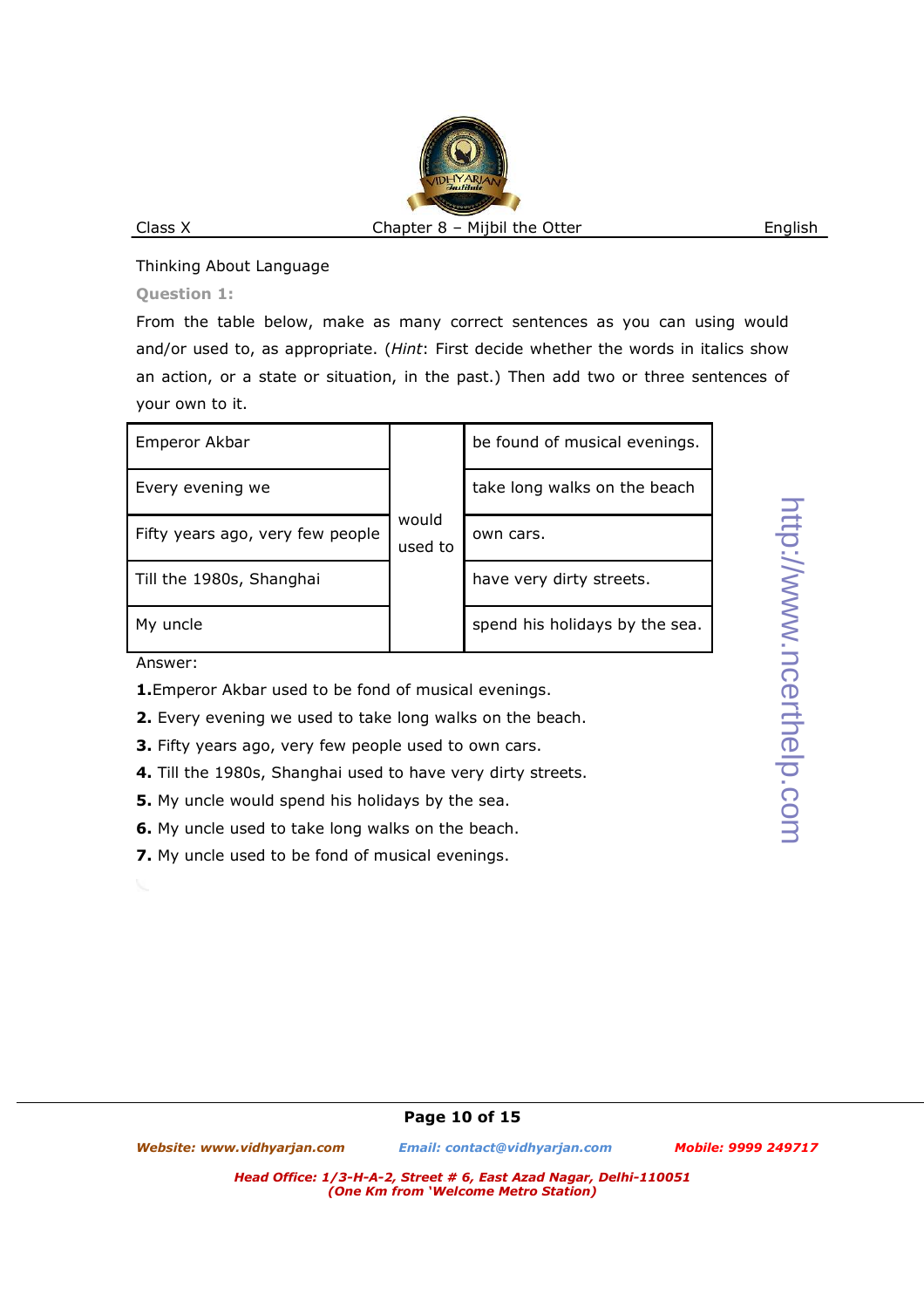#### **Question 1:**

From the table below, make as many correct sentences as you can using would and/or used to, as appropriate. (*Hint*: First decide whether the words in italics show an action, or a state or situation, in the past.) Then add two or three sentences of your own to it.

| Emperor Akbar                    |                  | be found of musical evenings.  |  |  |
|----------------------------------|------------------|--------------------------------|--|--|
| Every evening we                 |                  | take long walks on the beach   |  |  |
| Fifty years ago, very few people | would<br>used to | own cars.                      |  |  |
| Till the 1980s, Shanghai         |                  | have very dirty streets.       |  |  |
| My uncle                         |                  | spend his holidays by the sea. |  |  |

Answer:

- **1.**Emperor Akbar used to be fond of musical evenings.
- **2.** Every evening we used to take long walks on the beach.
- **3.** Fifty years ago, very few people used to own cars.
- **4.** Till the 1980s, Shanghai used to have very dirty streets.
- **5.** My uncle would spend his holidays by the sea.
- **6.** My uncle used to take long walks on the beach.
- **7.** My uncle used to be fond of musical evenings.

# **Question 2:**

II. Noun Modifiers

1. Look at these examples from the text, and say whether the modifiers (in italics) are nouns, proper nouns, or adjective plus noun.

- (i) An *otter* fixation (iv) The *London* streets
- (ii) The *iron* railings (v) *soft velvet* fur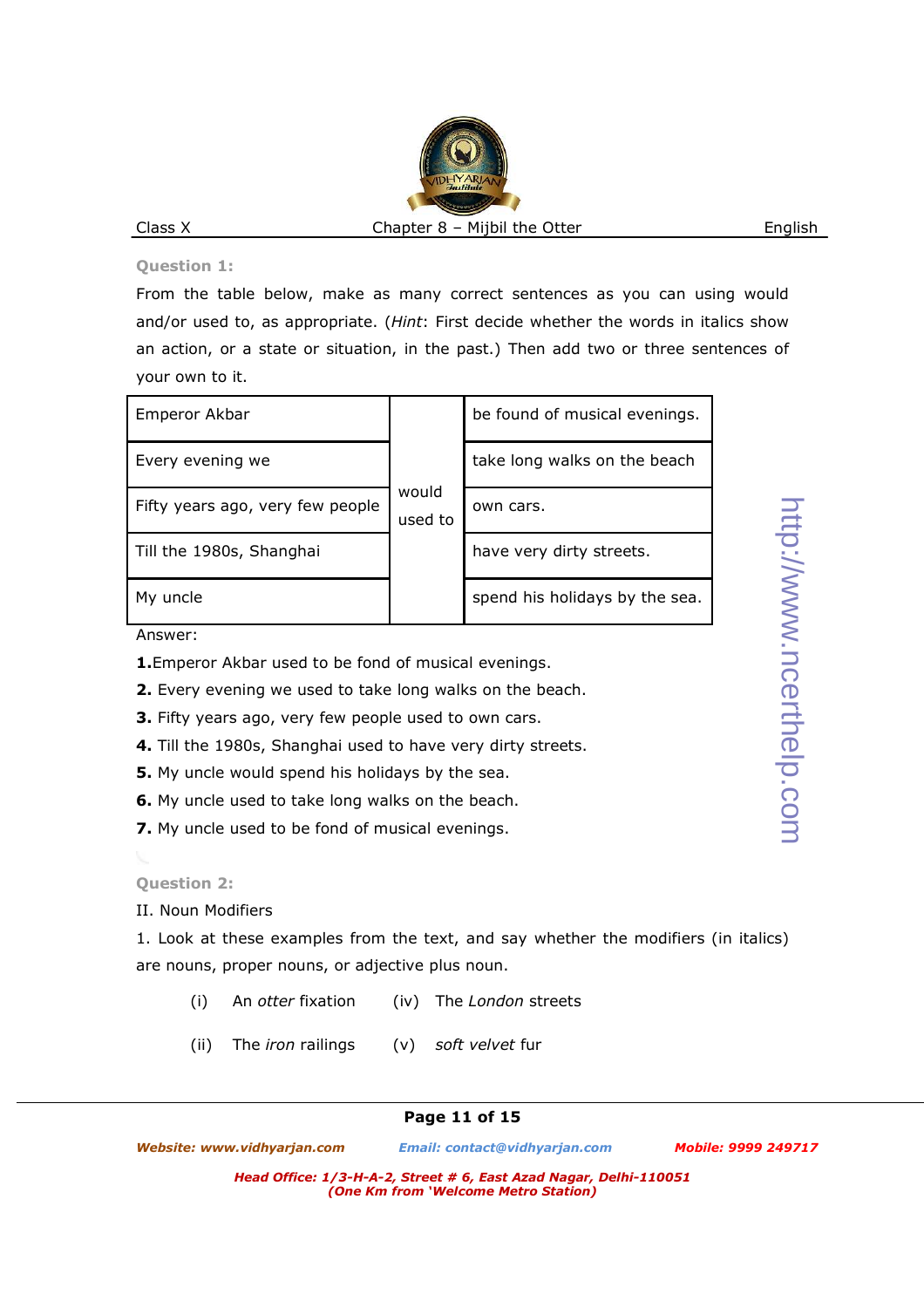## (iii) The *Tigris* marshes (vi) A *four-footed soccer* player

2. Given below are some nouns, and a set of modifiers (in the box). Combine the nouns and modifiers to make as many appropriate phrases as you can. (*Hint*: The nouns and modifiers are all from the texts in this book.)

|                       | temple                    | three girls | triangle      | dresses         |             |            |
|-----------------------|---------------------------|-------------|---------------|-----------------|-------------|------------|
|                       | person                    | thoughts    | boys          | roar            |             |            |
|                       | gifts                     | scream      | farewell      | expression      |             |            |
|                       | time                      | subject     | landscape     | handkerchief    |             |            |
|                       | crossing                  | flight      | chatterbox    | profession      |             |            |
|                       | physique                  | coffee      | view          | celebration     |             | http://www |
| college               |                           | rough       |               | hundred         | stone       | -ord       |
| love                  | uncomfortable<br>railroad |             | white         | slang           | $s$ la      |            |
| bare                  |                           |             | tremendous    | family          | <b>I'ma</b> |            |
| plump<br>invigorating |                           | panoramic   | heartbreaking | $\mathbf{b}$ ir |             |            |
| incorrigible          |                           | ridiculous  |               | loud            | first       |            |

Answer:

**1.**

(i) Noun

(ii) Noun

(iii) Proper noun

(iv) Proper noun

(v) Adjective plus noun

(vi) Adjective plus noun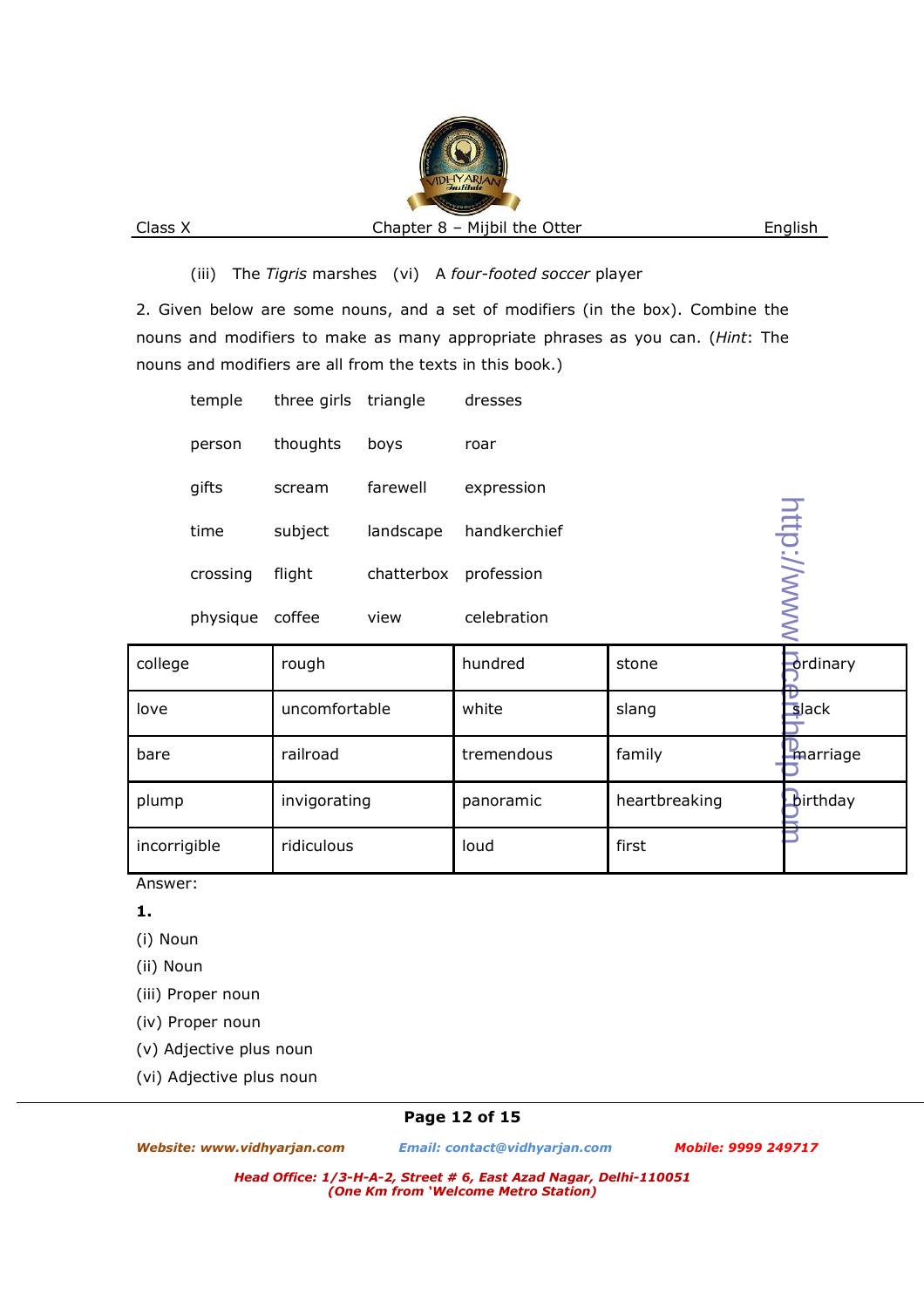- **2.**
- **Temple** − white temple, stone temple, first temple
- **Person** − incorrigible person, ridiculous person
- **Gifts** − hundred gifts, ordinary gifts, birthday gifts
- **Time** − college time, rough time, first time
- **Crossing** − railroad crossing, first crossing
- **Physique** − plump physique, ordinary physique
- **Three girls** − first three girls, incorrigible three girls
- **Thoughts** − incorrigible thoughts, uncomfortable thoughts, ridiculous thoughts,
- heartbreaking thoughts, first thoughts, ordinary thoughts
- **Scream** − tremendous scream, loud scream
- **Subject** − college subject, ordinary subject
- **Flight** − rough flight, first flight
- **Coffee** − invigorating coffee, ordinary coffee
- **Triangle** − love triangle
- **Boys** − college boys, incorrigible boys, rough boys, hundred boys
- **Farewell** − college farewell, heartbreaking farewell
- **Landscape** − bare landscape, rough landscape, white landscape
- **Chatterbox** − incorrigible chatterbox
- **View** − tremendous view, panoramic view, ordinary view
- **Dresses** − hundred dresses, ordinary dresses, birthday dresses, marriage dresses
- **Roar** − tremendous roar, loud roar
- **Expression** − bare expression, slang expression, slack expression
- **Handkerchief** − white handkerchief, ordinary handkerchief
- **Profession** − family profession, first profession, ordinary profession
- **Celebration** − tremendous celebration, family celebration, birthday celebration

#### **Question 3:**

1. Match the words on the left with a word on the right. Some words on the left can go with more than one word on the right.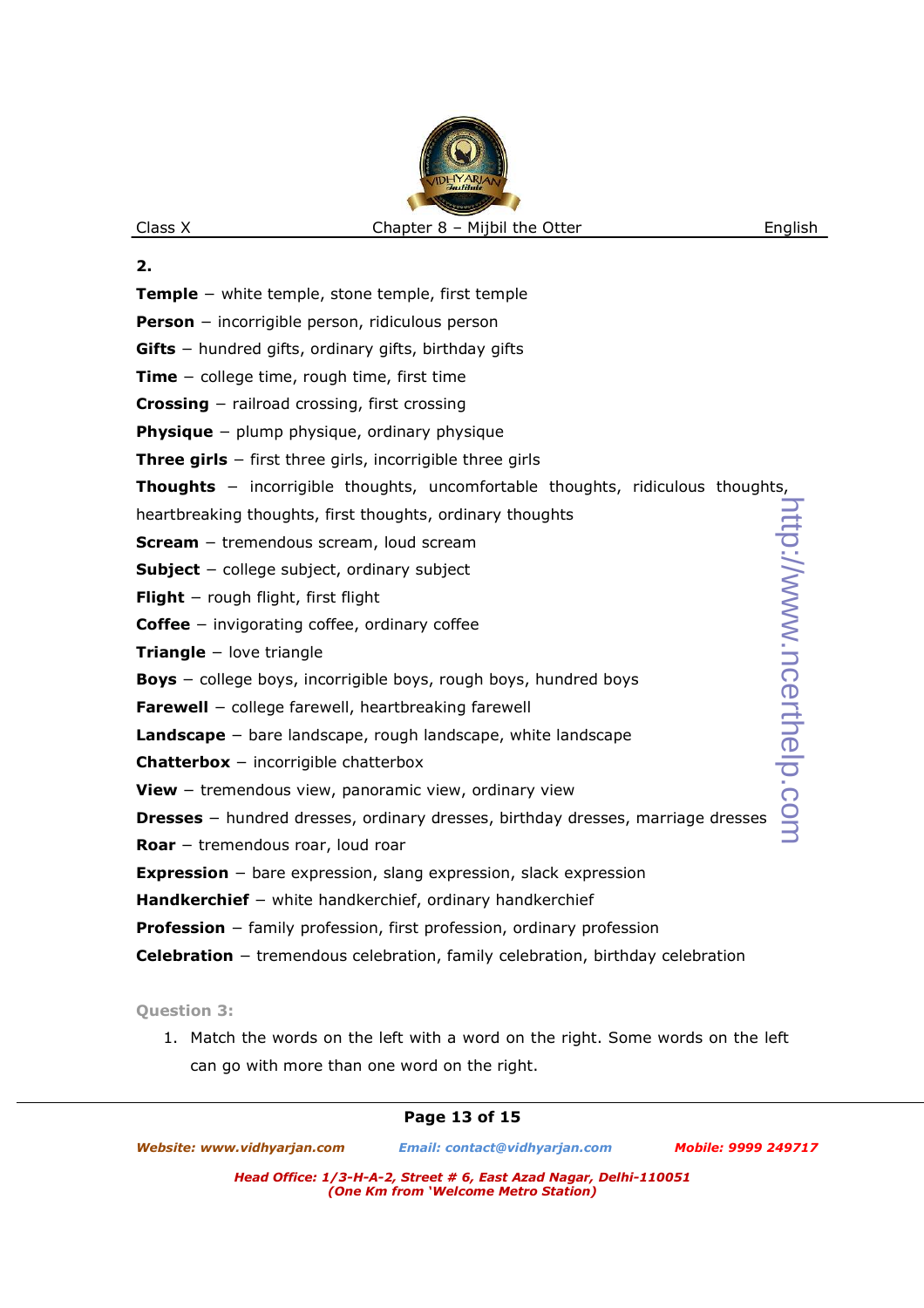|                                                                                                                                                                                                                                      | (i)                                                       | a portion of                                 | -                        | blood                                                                                                                        |  |  |
|--------------------------------------------------------------------------------------------------------------------------------------------------------------------------------------------------------------------------------------|-----------------------------------------------------------|----------------------------------------------|--------------------------|------------------------------------------------------------------------------------------------------------------------------|--|--|
|                                                                                                                                                                                                                                      | (ii)                                                      | a pool of                                    | $\overline{\phantom{a}}$ | cotton                                                                                                                       |  |  |
|                                                                                                                                                                                                                                      | (iii)                                                     | flakes of                                    | $\overline{\phantom{a}}$ | stones                                                                                                                       |  |  |
|                                                                                                                                                                                                                                      | (iv)                                                      | a huge heap of -                             |                          | gold                                                                                                                         |  |  |
|                                                                                                                                                                                                                                      | (v)                                                       | a gust of                                    | $\overline{\phantom{a}}$ | fried fish                                                                                                                   |  |  |
|                                                                                                                                                                                                                                      |                                                           |                                              |                          |                                                                                                                              |  |  |
|                                                                                                                                                                                                                                      |                                                           |                                              |                          |                                                                                                                              |  |  |
|                                                                                                                                                                                                                                      |                                                           |                                              |                          |                                                                                                                              |  |  |
|                                                                                                                                                                                                                                      |                                                           |                                              |                          |                                                                                                                              |  |  |
| (vi) little drops of - snow<br>(vii) a piece of - water<br>(viii) a pot of - wind<br>2. Use a bit of/a piece of/a bunch of/a cloud of/a lump of with the italicised nouns in<br>the following sentences. The first has been done for |                                                           |                                              |                          |                                                                                                                              |  |  |
|                                                                                                                                                                                                                                      |                                                           |                                              |                          |                                                                                                                              |  |  |
| (i)                                                                                                                                                                                                                                  | My teacher gave me some advice.                           |                                              |                          |                                                                                                                              |  |  |
| (ii)                                                                                                                                                                                                                                 | Can you give me some clay, please.                        |                                              |                          |                                                                                                                              |  |  |
| (iii)                                                                                                                                                                                                                                | The information you gave was very useful.                 |                                              |                          |                                                                                                                              |  |  |
| (iv)                                                                                                                                                                                                                                 | Because of these factories, smoke hangs over the<br>city. |                                              |                          | My teacher gave me a $\frac{\overrightarrow{opt}}{\overrightarrow{op}}$<br>$\frac{\overrightarrow{op}}{\overrightarrow{op}}$ |  |  |
| (v)                                                                                                                                                                                                                                  | fire.                                                     |                                              |                          | Two stones rubbed together can produce sparks of                                                                             |  |  |
|                                                                                                                                                                                                                                      |                                                           | (vi) He gave me some flowers on my birthday. |                          |                                                                                                                              |  |  |
|                                                                                                                                                                                                                                      |                                                           |                                              |                          |                                                                                                                              |  |  |

Answer:

**1.**